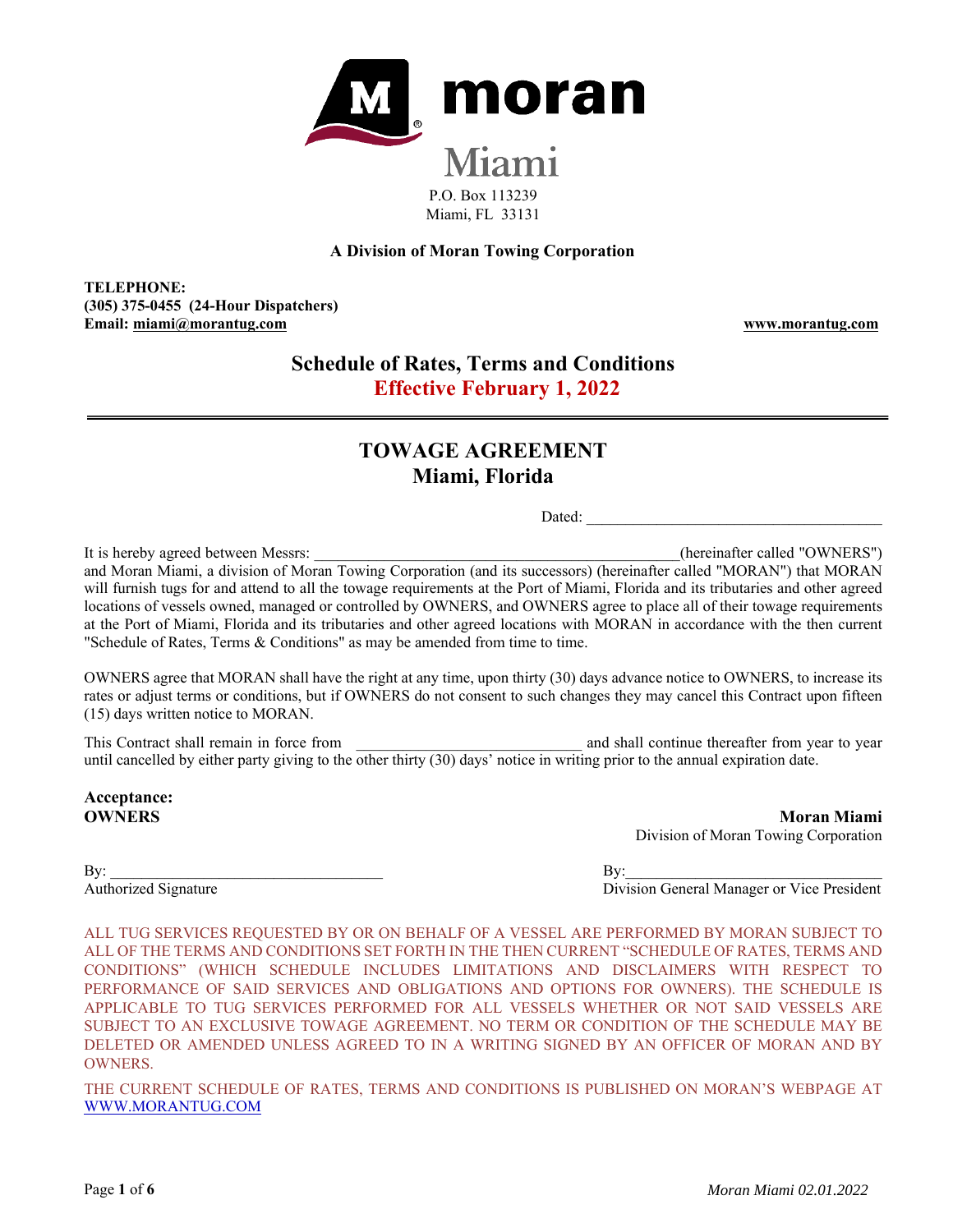#### **SCOPE:**

THE FOLLOWING SCHEDULE OF RATES, TERMS AND CONDITIONS SHALL APPLY FOR TUG ASSISTANCE TO VESSELS IN THE PORT OF MIAMI, FLORIDA AND ITS TRIBUTARIES IN CLEAR WATER AND SAFE BERTHS.

#### **RATES:**

Rates for Tug assistance are based on the Vessels highest Net Registered Tonnage (NRT) as published in the then current edition of "Lloyds Register of Ships" at the following rates in U.S. Dollars. Should the vessel type not have an assigned NRT, rates will be provided upon request.

## **1 DOCKING OR UNDOCKING**

- a. Cargo carrying Vessels using own propelling power: Includes up to two (2) Tug's, Minimum Charge 17,500NRT Tonnage Rate: \$0.52 per NRT
- b. Passenger Vessels using own propelling power:
	- Per Tug Rate: \$8,250

Vessels without power (Deadship): Double the applicable rate(s) Shifting assistance to a Vessel moving to or from a contiguous adjacent berth: One and one-half times the rate(s)

# **2 ADDITIONAL TUG(S)**

When more than two (2) Tugs are required to assist a Vessel, an additional charge of \$0.33 per NRT shall be charged for each additional Tug. If it is necessary to relocate one or more Tug(s) from another port to provide this service, an additional charge of \$2,750 per hour per Tug shall be applied for transit time to and from the Tug Station at the port of origin.

## **3 ADDITIONAL TONNAGE CHARGE**

If the Vessel NRT exceeds 50,000 tons, an additional charge of \$0.44 will be applied to each NRT above the limit and added to the service charge.

**4 TUG HOURLY RATES INCLUDING ESCORTING AND STANDBY – Subject to a two (2) hour minimum per Tug** 

A rate of \$2,750 per Tug per hour pro-rated for part of an hour, including running time to and from its Tug Station, shall apply for services requested. The hourly rate is subject to all Holiday rate provisions. All times are rounded up to the next half hour.

#### **5 HOLIDAYS**

Services performed on a Holiday shall be charged the applicable rate plus an additional 35% per Tug. If a Tug service commences on a regular day and concludes on a Holiday or vice versa, this Holiday rate will apply.

Holidays observed: New Year's Day, Martin Luther King Birthday, President's Day, Memorial Day, Independence Day, Labor Day, Columbus Day, Veterans Day, Thanksgiving, Christmas, and any National Holiday hereafter proclaimed by the President of the United States.

# **6 DETENTION**

The rates set forth herein include waiting time of up to one-half hour, measured for docking, from the time that the Tug is ordered alongside by the Pilot or Master of the Vessel and, for undocking, from the time that the Tug reports at the scheduled sailing time. Waiting time in excess of one-half hour shall be charged at an hourly rate of \$1,500 per Tug, pro-rated to the nearest half hour. In addition, if the Vessel is delayed for any reason not attributable to MORAN after commencement of the service, all such delay shall be charged at an hourly rate of \$1,500 per Tug, pro-rated to the nearest half hour.

# **7 CANCELLATION - REPORTING**

When Tug orders are cancelled or modified after the Tug has been dispatched from its Tug Station, but before it commences performance of the requested service, 75% of applicable rate will be charged. The cancellation rate is subject to Holiday rate provisions.

#### **8 NOTIFICATION**

Notice for Tug service shall be given at least three (3) hours prior to the time the Tug is required for service.

#### **9 FUEL SURCHARGE**

All rates published in this Schedule are subject to prevailing fuel surcharges.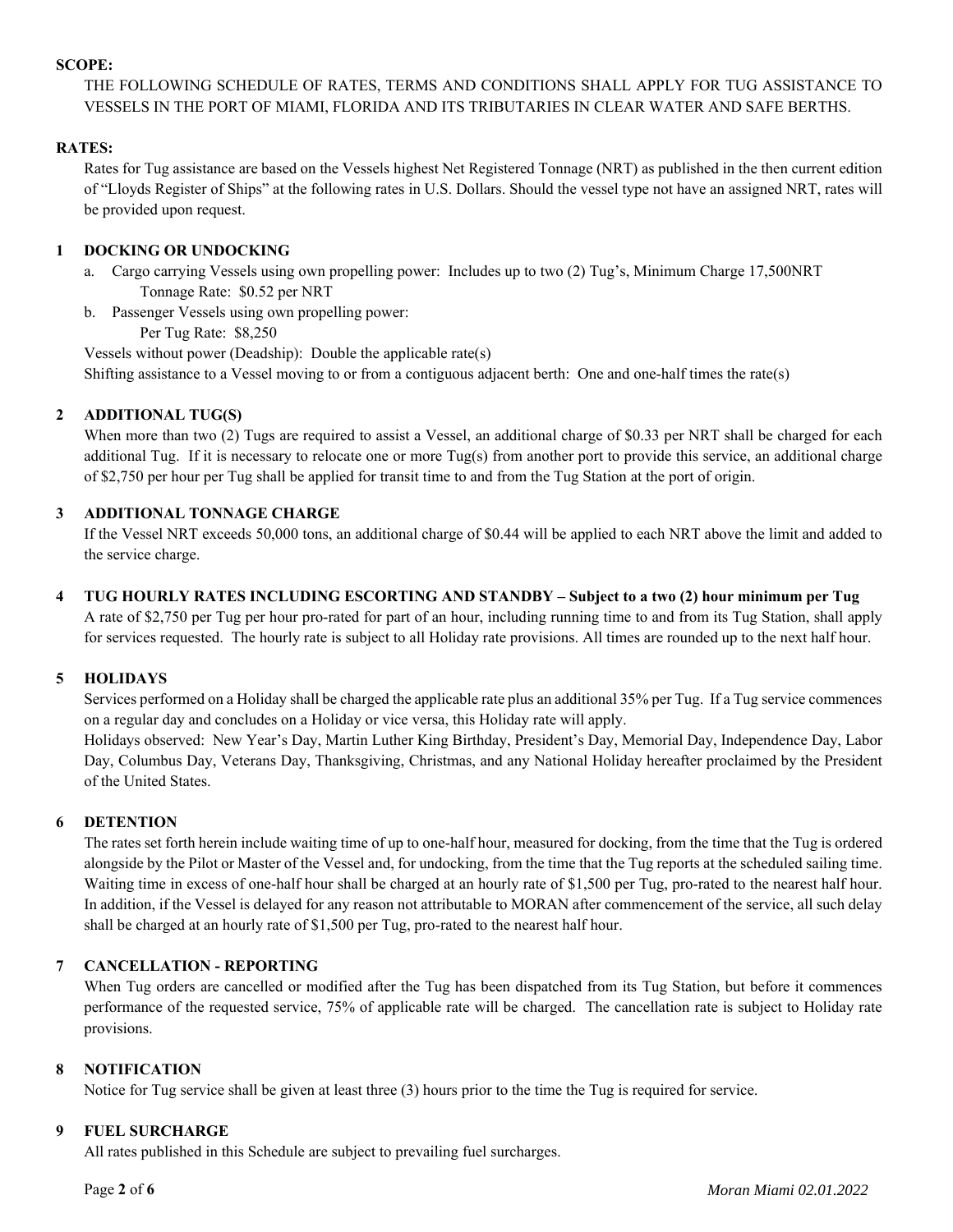#### **TERMS AND CONDITIONS**

#### **DEFINITIONS:** As used herein, the following terms shall mean:

- **"Deadship":** shall mean a Vessel that at the commencement of any services requested from and provided by MORAN does not have use of, or which will not be using, its propelling power and/or steering.
- **"Escort / Tethered Tugs":** the services in which a Tug is requested or required to attend upon a vessel during transit and extended upon the limits of standard operations. Tethering shall mean a Tug's line is attached to the Vessel during this service.
- **"MORAN":** shall mean Moran Towing Corporation, Moran Miami Division (and its successors).
- **"Owners":** shall mean, collectively, the owner, charterer, operator, and manager of the Vessel receiving Tug services from MORAN.
- **"Schedule":** shall mean the Schedule of Rates, Terms and Conditions for the applicable port that is in effect on the date that Tug services are rendered to a Vessel. A current copy of said Schedule may be found on MORAN's webpage at www.morantug.com
- **"Tug" or "Tugs":** shall mean the Tugboats provided or arranged by MORAN to perform the requested services.
- **"Tug Interests":** shall mean MORAN, the Tugs, their respective owners, affiliates, operators, charterers, managers, underwriters, masters and crews.
- **"Tug Station":** shall mean the Tug's customary berth at the MORAN facility or, if applicable, the berth or other place from which the Tug departed to perform the requested services and/or to which it proceeded following the provision of such services.

**"Vessel":** shall mean a vessel that receives Tug services.

#### **1 DEADSHIP AND OTHER SERVICES**

Rates for Deadship moves and for all other services not covered by the above rates, will be furnished upon request. For all services rendered to Deadships, MORAN and OWNERS agree as follows:

In consideration of the uncertain towage characteristics of a Deadship and of MORAN's agreement to furnish Tug services to said Deadship hereunder, OWNERS agree (i) to maintain hull and machinery insurance in an amount at least equal to the full value of the Deadship, (ii) to maintain full form protection and indemnity insurance in an amount not less than one hundred million dollars (\$100,000,000.00) and (iii) to name Tug Interests as named assureds or joint members (as applicable) with waiver of subrogation in favor of said assureds in all said policies. OWNERS shall be responsible to Tug Interests for any deductibles maintained with respect to said insurances. OWNERS further agree to provide to MORAN proper evidence of such insurance prior to commencement of a Deadship move. For an absence of doubt, it is the intent of this paragraph to extend to Tug Interests, as primary cover for any liability arising out of performance of services hereunder to a Deadship for which Tug Interests may be liable, the enumerated insurances maintained by OWNERS on the Vessel assisted.

The Limitation of Liability terms set forth in Paragraph 6 shall apply to all Tug services rendered to Deadships. OWNERS shall make all necessary arrangements for a master and, if required or deemed advisable, a duly licensed pilot to serve aboard the Deadship, and to direct the navigation of the flotilla. In the event that OWNERS utilize a pilot, the pilot shall be deemed the borrowed servant of the Deadship assisted and her owner or operator for all purposes and in every respect, his services while so engaged being the work of the Deadship assisted, her owner and operator, and being subject to the exclusive supervision and control of the Deadship's master or OWNERS' other command personnel aboard. MORAN's Tugs will act in accordance with the direction of the pilot and master, as applicable.

#### **2 VESSELS AGROUND OR IN DISTRESS**

Rates for Tug services to Vessels aground or in distress or when performed during heightened Coast Guard port conditions will be furnished upon request. The provision of such Tug services to any Vessel aground or in distress or during heightened Coast Guard port conditions shall be subject to the terms and conditions of this Schedule in all instances. However, MORAN reserves the right to perform such Tug services under different terms and conditions to be agreed, dependent upon the particulars of the specific event.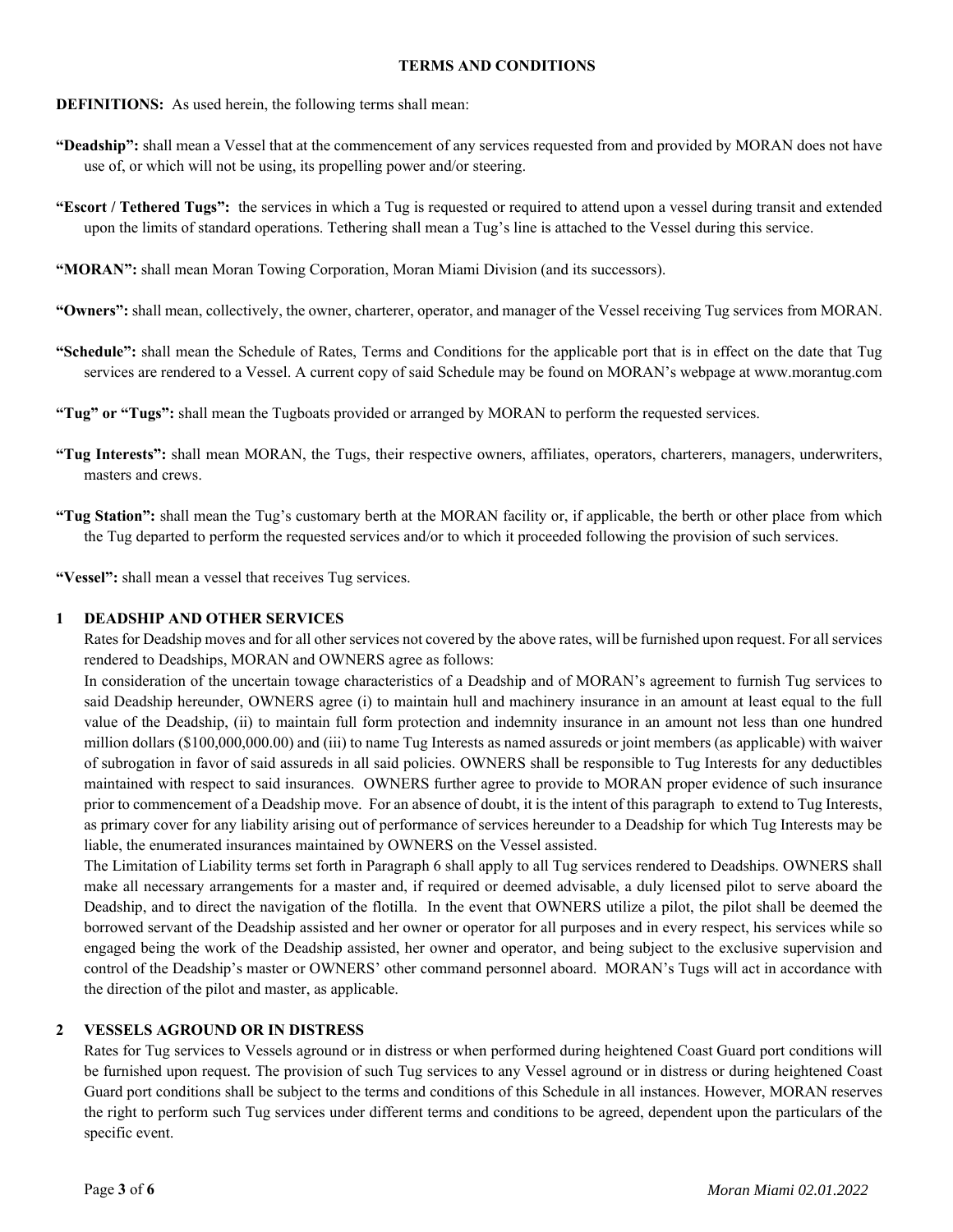#### **3 EMPLOYMENT OF OTHER TUGS**

All or part of any service performed hereunder may be subcontracted without notice to OWNERS. Any such subcontractor shall be considered an independent contractor and not an agent, servant or employee of MORAN. If at any time MORAN Tugs are not conveniently available for the required services MORAN will endeavor to designate or engage other Tugs to provide service, but MORAN shall not be liable for damages in case it is not able, at any time, for any reason, to furnish such service. Any Tug designated or engaged by MORAN to perform services under this Schedule, and its owners, master and crews shall, while performing such services, have the benefit of all provisions herein. However, if for any reason, at any time, MORAN is unable to have Tugs owned or specified by it on hand to serve OWNERS' Vessels, OWNERS are at liberty to engage any other Tugs to serve it at such time but without the right to charge MORAN any difference in price. In agreeing to endeavor to provide this service, it is understood and agreed that MORAN does not either expressly or impliedly warrant the seaworthiness, power or equipment of the Tugs or the competency of the crew of the Tug or Tugs engaged by MORAN to supply services under this Schedule.

## **4 FORCE MAJEURE**

Tug Interests shall not be responsible or liable for any expense, loss, damage or claim whatsoever caused by or resulting from delays, failures or omission hereunder in the performance of services due to strikes, lockouts, labor disturbances, riots, fire, earthquakes, storms, lightning, epidemics, war, disorders, acts of God, acts of the public enemy, port congestion, mechanical breakdowns, shortage of Tugs, priorities in service, or any other cause whatever beyond their control.

## **5 DAMAGE CLAIM TIME LIMITS AND FORUM**

OWNERS shall notify MORAN of any damage to the Vessel that allegedly occurred during the performance of services hereunder. Such notice shall be in writing and shall be delivered as soon as practicable, but not later than 48 hours following occurrence. MORAN shall be afforded an opportunity to inspect or survey such damage before commencement of any repairs. Any action in any forum to recover damages from Tug Interests, or any of them, shall be commenced within one year after the occurrence giving rise to the claim, failing which said claim shall be deemed waived. This Schedule shall be governed by and construed in accordance with the Maritime Law of the United States and, to the extent not in conflict therewith, by the laws of the state of New York, excluding its conflict of laws rules. The parties agree that any proceeding involving this Schedule or the Tug Services performed hereunder shall be brought in the United States District Court for the Southern District of New York or, if said court shall not have jurisdiction thereof, then in a state court of competent jurisdiction sitting in New York County, New York. Tug Interests and Owners irrevocably waive their right to trial by jury with respect to any claim or dispute arising in whole or in part out of the terms and conditions of this contract or the provision of Tug Services to a Vessel.

#### **6 LIMITATION OF LIABILITY**

a. The furnishing of any service or anything done in connection therewith shall not be construed to be or to give rise to a personal contract, and it is understood that Tug Interests, shall have the benefit of all exemptions from, and limitations of, liability to which an owner of a vessel is entitled under the Limitation of Liability Statutes of the United States. MORAN WARRANTS THE EXERCISE OF REASONABLE CARE IN THE PERFORMANCE OF TUG SERVICES BUT DISCLAIMS ALL OTHER WARRANTIES EXPRESSED OR IMPLIED, INCLUDING ANY WARRANTY OF WORKMANLIKE SERVICE.

b. Unless entitled to immunity or to defenses to, exemptions from and limitations of liability provided under this Schedule or under any applicable law, rule or regulation that would reduce their liability to an amount less than that hereinafter set forth, Tug Interests shall be liable, only to the extent of their negligence, which negligence shall not be assumed but shall be affirmatively proven, for claims, demands, causes of action, liabilities and costs (including third party claims) arising out of or in connection with any occurrence or series of occurrences related to the provision of Tug services or line handling pursuant to this Schedule up to a maximum aggregate amount of two hundred fifty thousand dollars (U. S. \$250,000.00). OWNERS understand and agree that Tug services provided hereunder are rendered at all times under the supervision and command of OWNERS' servants, (including the Master of the Vessel being assisted and docking pilots), or of State pilots, none of whose actions or inactions may be imputed to the Tug Interests. OWNERS further understand and agree that the rates charged by or on behalf of MORAN for Tug services are predicated upon the limitations of liability and the indemnities set forth in this Schedule. Should OWNERS desire that Tug Interests retain liability in excess of two hundred fifty thousand dollars (U.S. \$250,000.00) they must notify MORAN in writing, whereupon MORAN will quote rates for Tug services hereunder predicated on higher liability limits. Any such quote must be accepted by OWNERS in writing at least twenty-four (24) hours prior to commencement of Tug services to the Vessel, failing which the rates and liability limitations otherwise provided herein shall prevail. Nothing herein shall be construed to waive or limit the right of Tug Interests to assert any defenses to liability available to them or to avail themselves of any rights of limitation or exemption from liability under any applicable law, rule, or regulation.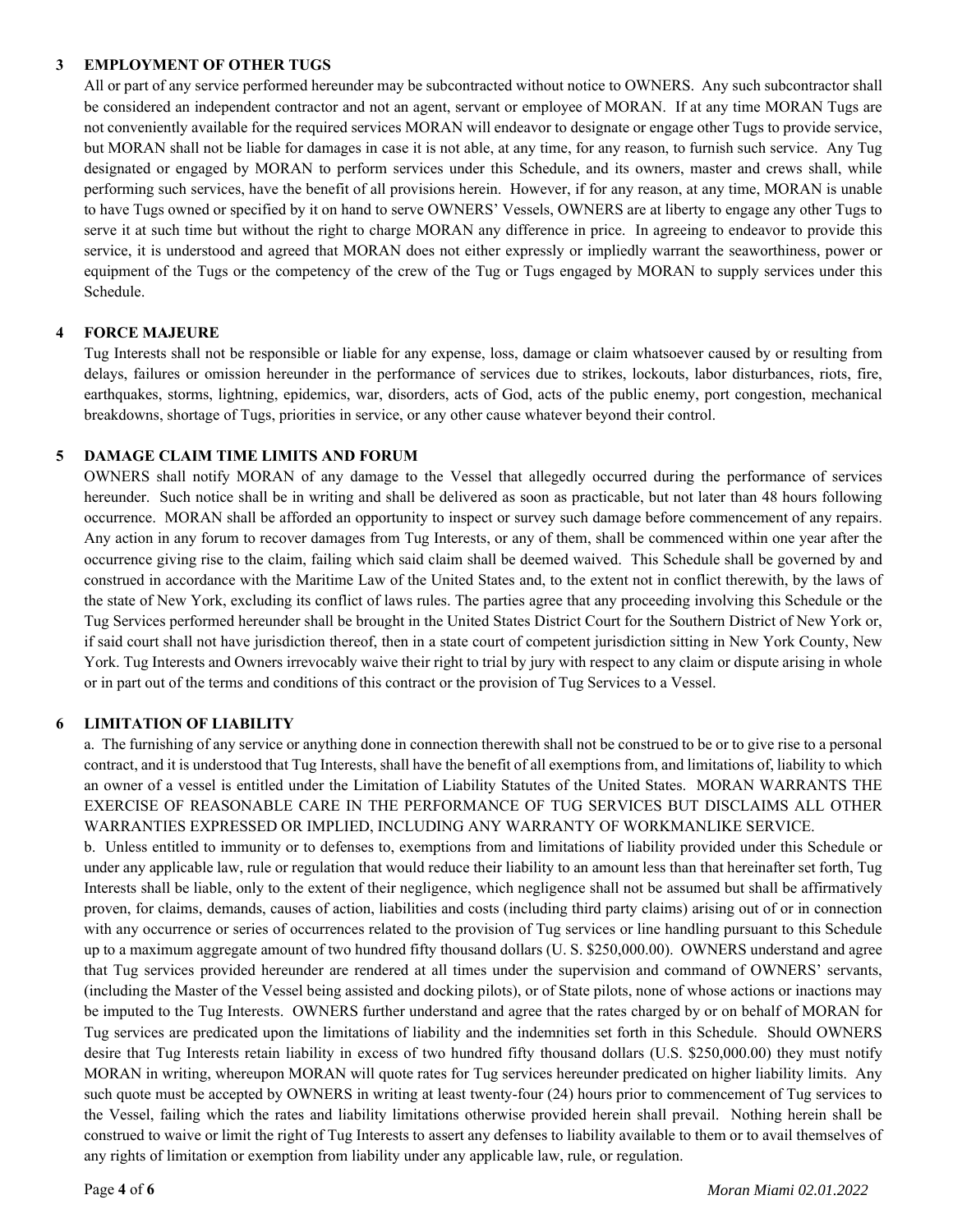c. OWNERS and any Vessel assisted hereunder assume all risk of, and shall indemnify Tug Interests from and against, any and all loss or damage sustained by OWNERS, by Tug Interests or by any other vessel, property or person that results from the parting, heaving or sudden movement of any hawser or other line, by whomsoever furnished or howsoever caused.

d. Notwithstanding anything to the contrary in this Schedule or elsewhere, OWNERS understand and agree that the rates charged hereunder are also predicated on agreement that the Tug Interests shall have no liability for any consequential, punitive, exemplary or special damages of any kind howsoever arising.

e. OWNERS agree to indemnify, defend and hold harmless the Tug Interests from and against any and all claims, demands, causes of action, liabilities and costs (including attorneys' fees, penalties, fines and third party claims of whatever nature) that are attributable to the acts or omissions, whether or not negligent, of the Tug Interests, or any of them, or to the unseaworthiness of any Tug and which arise out of or in connection with any occurrence or series of occurrences related to the provision of Tug services or line handling pursuant to this Schedule to the extent that they exceed, in the aggregate, the applicable amounts set forth in subparagraph 6(b) above. The parties intend for this indemnity to apply in all instances including, without limitation, allision, collision, personal injury, fire, explosion, grounding, oil spills and third-party claims. OWNERS warrant that they possess sufficient and adequate insurance on the Vessels assisted pursuant to this Schedule, including hull and machinery, P&I, cargo and pollution coverage to comply with all applicable laws and to respond for any losses arising out of or connected in any way with the Tug services provided hereunder, with all rights of subrogation for losses under said insurances waived as to Tug Interests and with Tug Interests entitled to all benefits under said insurances of a named assured or joint member, as applicable. f. Nothing herein shall preclude MORAN from recovering from any responsible party for any damages sustained by any Tugs providing service hereunder.

## **7 PILOTAGE**

a. MORAN does not furnish pilots or pilotage, so that whenever any licensed pilot, or a captain of any Tug which is furnished to or is engaged in the service of assisting a Vessel participates in directing the navigation of such Vessel, or in directing the assisting Tugs, from on board such Vessel or from elsewhere, it is agreed that he becomes the borrowed servant of the Vessel assisted and her owner or operator for all purposes and in every respect, his services while so engaged being the work of the Vessel assisted, her owner and operator, and being subject to the exclusive supervision and control of the Vessel's personnel. Any such service performed by any such person is beyond the scope of his employment, if any, for MORAN and Tug Interests shall not be liable for any act or omission of any such person. The provisions of this paragraph may not be changed or modified in any manner whatsoever except by written instrument signed by an officer of MORAN.

b. With respect to Vessels that are not owned by the person or company ordering the Tug service, it is understood and agreed that such person or company warrants that it has authority to bind the Vessel owners to all the provisions of this Schedule, and agrees to indemnify and hold Tug Interests harmless from all damages and expenses that may be sustained or incurred in the event and in consequence of such person or company not having such authority.

c. In consideration of MORAN transporting the pilot without charge to and/or from the Vessel being assisted hereunder, OWNERS agree that they shall indemnify, defend, and hold harmless Tug Interests from and against any and all claims, demands, causes of actions, liabilities and costs (including attorney's fees) incurred in connection with or arising out of any claim by or on behalf of a pilot for personal injury or death sustained while being transported by MORAN to or from the Vessel being assisted, excepting only any injury sustained by said pilot to the extent attributable to the gross or willful negligence of MORAN. As used herein, the term "being transported by MORAN" shall include, without limitation, all time when the pilot is (i) present on MORAN's shoreside premises enroute to or from the Vessel being assisted and (ii) boarding, on board or disembarking from a Tug or other vessel supplied by or on behalf of MORAN. As used herein, the term "pilot" shall also include any assistant pilot, trainee, or other person who may accompany the pilot in any capacity

# **8 CONTRACT TERMINATION**

If at any time during the term hereof, MORAN reasonably concludes that the solvency or financial condition of OWNERS is threatened it may, in its sole discretion, cancel this contract, such cancellation to take effect immediately upon receipt by OWNERS of email or other written notification thereof. If, subsequent to cancelation, OWNERS provide to MORAN evidence concerning their ability to meet their current and future financial obligations, MORAN may, in its sole discretion, elect to reinstate this contract effective upon receipt by OWNERS of email or other written notification thereof.

#### **9 ENFORCEABILITY**

If any provision of this Schedule is found void or unenforceable, the remaining terms and conditions shall remain in full force and in effect.